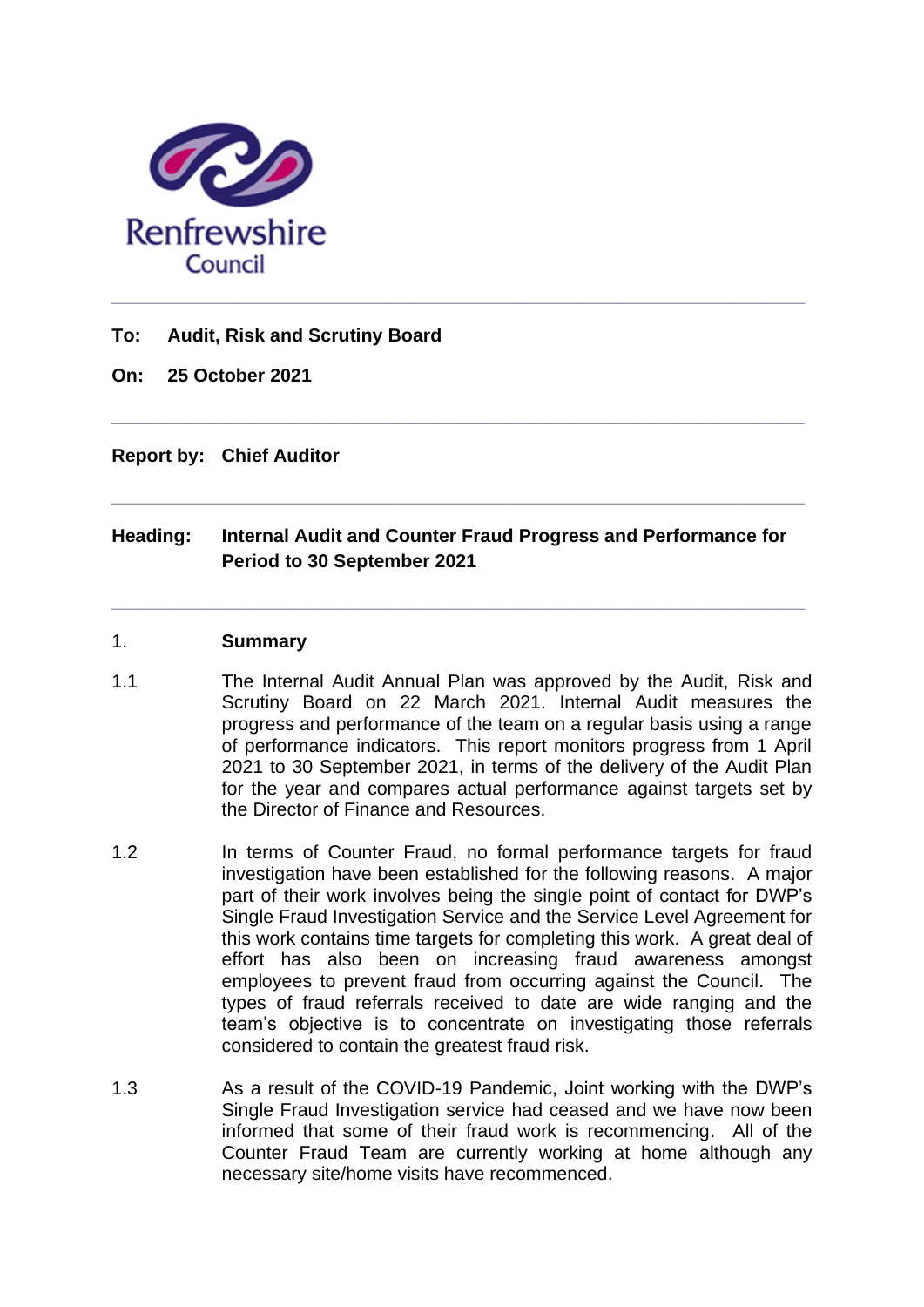- 1.4 The Internal Audit team are also home working full time and are continuing to work on planned audit assignments and providing advice and support where necessary to council services.
- 1.5 The report details progress against local and national initiatives involving Internal Audit and the Counter Fraud Team from 1 April 2021 to 30 September 2021.

#### 2. **Recommendations**

2.1 Members are invited to note the Internal Audit and Counter Fraud Team progress and performance to 30 September 2021.

\_\_\_\_\_\_\_\_\_\_\_\_\_\_\_\_\_\_\_\_\_\_\_\_\_\_\_\_\_\_\_\_\_\_\_\_\_\_\_\_\_\_\_\_\_\_\_\_\_\_\_\_\_\_\_\_\_

**\_\_\_\_\_\_\_\_\_\_\_\_\_\_\_\_\_\_\_\_\_\_\_\_\_\_\_\_\_\_\_\_\_\_\_\_\_\_\_\_\_\_\_\_\_\_\_\_\_\_\_\_\_\_\_\_\_\_\_\_\_\_\_\_\_\_\_**

## 3. **Background**

- 3.1 The progress and performance of the Internal Audit Team is subject to regular monitoring using a number of performance measures. The Director of Finance and Resources has set annual targets for the team to demonstrate continuous improvement. In terms of the Counter Fraud team, there are time targets in place for responding to requests from the DWP's Single Fraud Investigation Service. Due to the diverse nature of fraud referrals no formal performance targets have been established and the outcomes from investigations is regularly monitored by management.
- 3.2 Internal Audit and the Counter Fraud Team support a variety of local and national initiatives through participation in professional practitioner groups and co-ordination of national initiatives such as the National Fraud Initiative.
- 3.3 This report measures the progress and performance of both the Internal Audit and Counter Fraud Team for the period from 1 April 2021 to 30 September 2021.

#### **4. Internal Audit Team Performance**

(a) **Percentage of audit plan completed as at 30 September 2021**

This measures the degree to which the Audit plan has been completed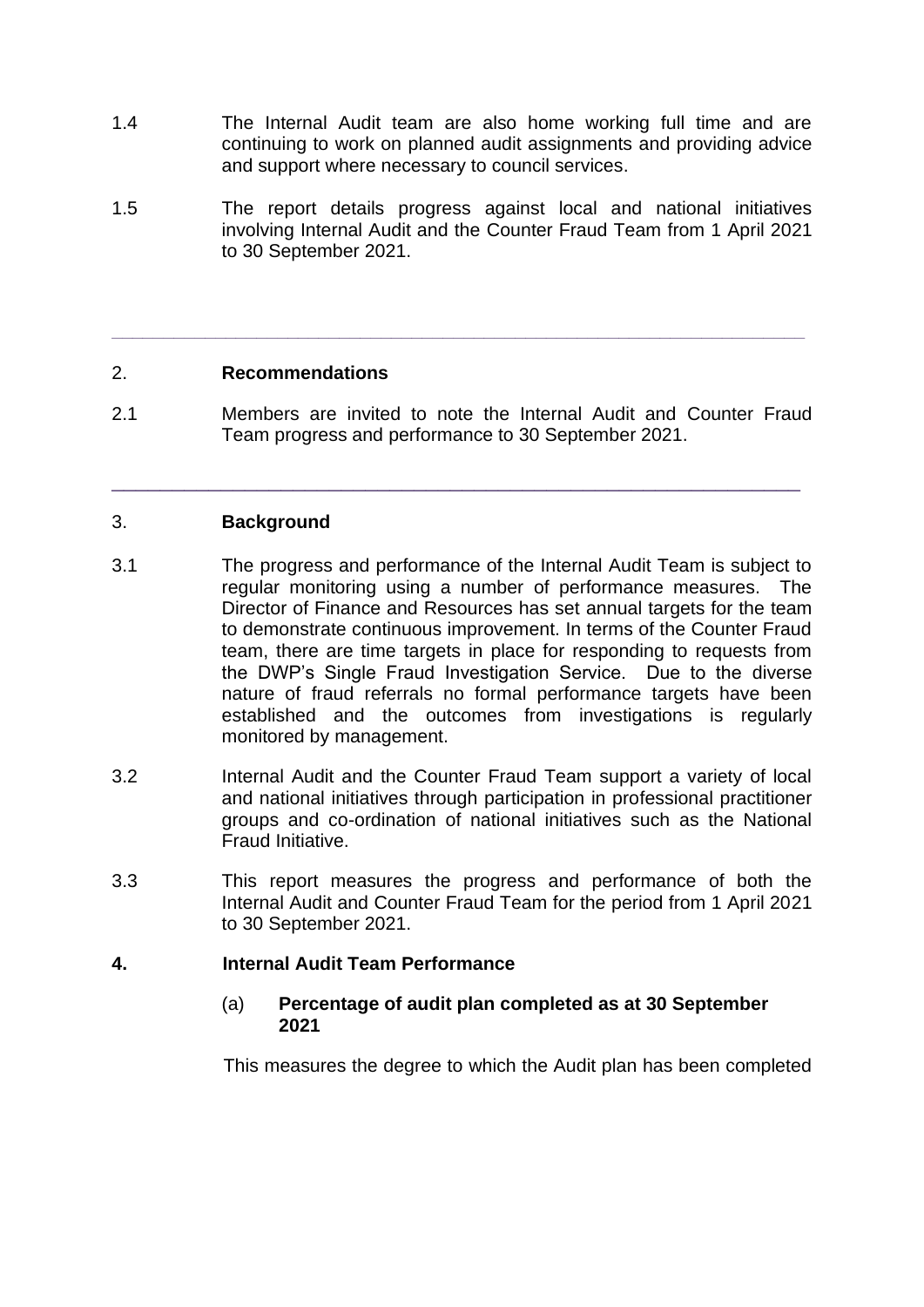| <b>Actual 2020/21</b> | <b>Annual Target</b><br>2021/22 | <b>Audit Plan</b><br><b>Completion</b><br><b>Target to 30</b><br><b>September</b><br>2021 | <b>Audit Plan</b><br><b>Completion</b><br><b>Actual to 30</b><br><b>September</b><br>2021 |
|-----------------------|---------------------------------|-------------------------------------------------------------------------------------------|-------------------------------------------------------------------------------------------|
| 94.5%                 | 95.0%                           | 42.8%                                                                                     | 43.3%                                                                                     |

Actual performance is currently ahead of target.

#### (b) **Percentage of assignments complete by target date**

This measures the degree with which target dates for audit work have been met.

| <b>Target 2021/22</b> | <b>Actual to 30 September 2021</b> |  |
|-----------------------|------------------------------------|--|
| 95.0%                 | 100%                               |  |

Actual performance is ahead of the target set for the year. It should be noted that target dates have been extended where necessary as it is taking longer to obtain information due to the priorities of services during the pandemic and the practicalities of home working.

## (c) **Percentage of audit assignments completed within time budget**

This measures how well the time budget for individual assignments has been adhered to.

| <b>Target 2021/22</b> | <b>Actual to 30 September 2021</b> |  |
|-----------------------|------------------------------------|--|
| 95.0%                 | 100%                               |  |

Actual performance is ahead of the target set for the year, although this is likely to reduce over the remainder of the year.

## (d) **Percentage of audit reports issued within 6 weeks of completion of audit field work**

This measures how quickly draft audit reports are issued after the audit fieldwork has been completed.

| <b>Target 2021/22</b><br><b>Actual to 30 September 2021</b> |      |
|-------------------------------------------------------------|------|
| 95.0%                                                       | 100% |

Actual performance is ahead of the target set for the year, although this is likely to reduce over the remainder of the year.

## **5. Review of the 2021/22 Internal Audit Plan**

5.1 All of our staff are currently home working and utilising the Council's various tools to continue to undertake audit assignments. However, where it is necessary to check paper documentation at Council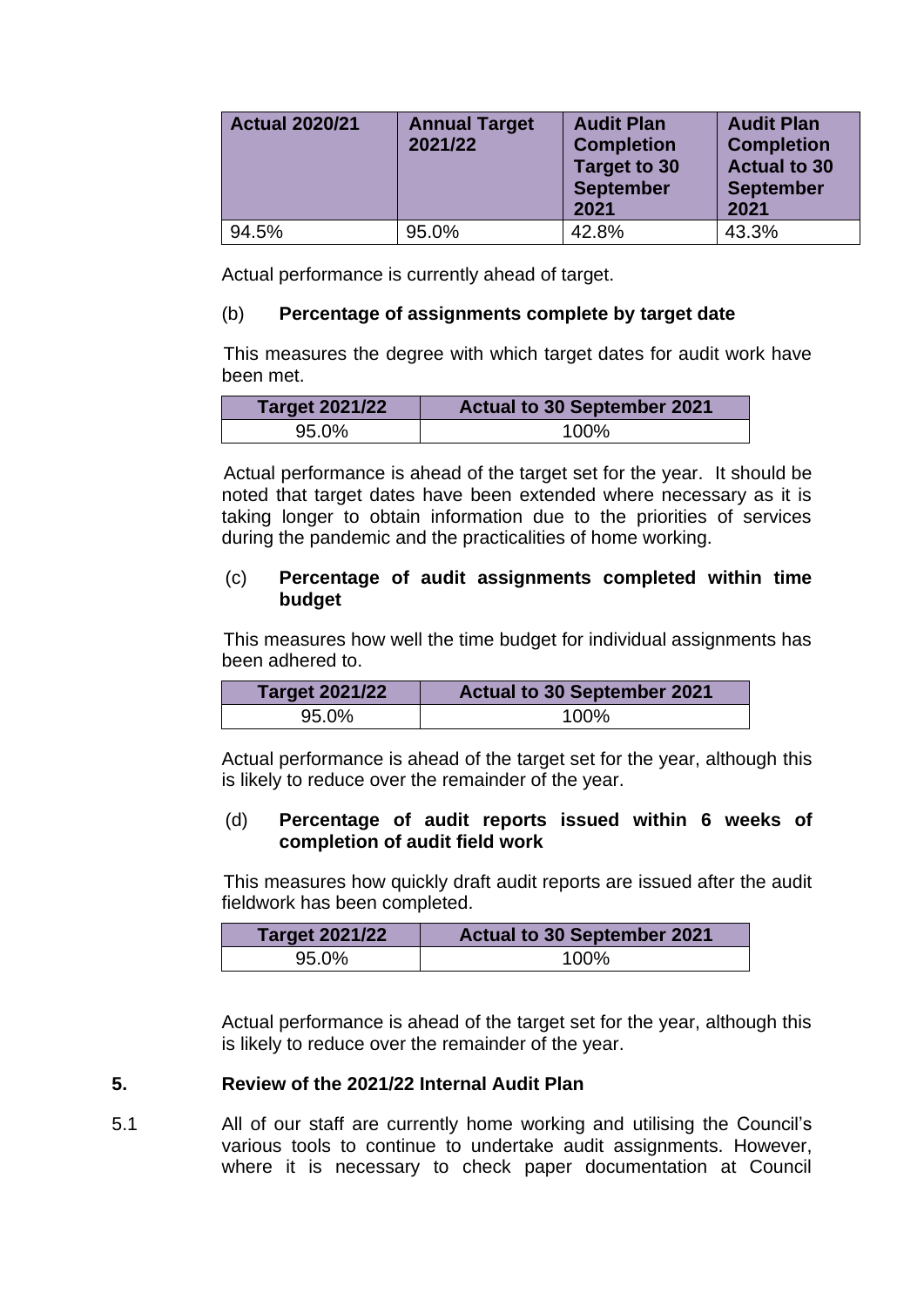locations for any of our audits, this has been agreed and arranged with Service Managers.

5.2 Our 2021/22 Audit Plan is subject to regular review in light of any risks arising from COVID-19 and also to determine whether any assignments will have to be amended or cancelled as result of being unable to visit certain premises. No amendments or cancellations to our planned assignments are deemed necessary at this stage. However, it is worth noting that we have had to transfer time from our investigation time budget to our contingency budget and if further contingency work is required, this may lead to future audit plan amendments being submitted for approval to this Board. There are several reasons for this. Specifically, that some of last year's assignments took longer than planned and had to be carried forward into this year due to the revised working arrangements and priorities of both client and our own staff and also that management have requested our involvement in a number of additional reviews which will be reported to this Board upon completion.

# **6 Counter Fraud Team Progress and Performance**

- 6.1 In line with the Service Level Agreement, the Counter Fraud Team act as the Single Point of Contact (SPOC) to route potential housing benefit fraud referrals to the DWP, liaise with the Council's Housing Benefit Team and DWP Fraud Officers and retrieve the necessary evidence for the DWP Fraud Officers from the Housing Benefit System. In addition, we also work jointly work with DWP Fraud Officers on criminal fraud investigations which focuses on the investigation and prosecution of the LA administered Council Tax Reduction Scheme (CTRS) and Social Security benefit fraud. We have now been informed that some of DWP's Fraud work has now recommenced but we have had no joint working invitations to date. We continue to refer potential fraudulent cases on to them.
- 6.2 During this quarter, we have continued to investigate matches identified by the National Fraud Initiative and review any potential fraudulent COVID-19 business grant claims received.
- 6.3 The financial and non-financial results for the period (April 2021 to September 2021) are noted in the table below. This includes the savings and recoveries associated with work which was undertaken, in conjunction with the Economic Development Team on potentially fraudulent business grants claims.

| <b>Financial Outcomes</b>                    | <b>Period to 30 September</b><br>2021(f) |  |
|----------------------------------------------|------------------------------------------|--|
| Cash savings directly attributable to        | 426,600                                  |  |
| preventative counter fraud intervention      |                                          |  |
| Cash recoveries in progress directly         | 130,806                                  |  |
| attributable to counter fraud investigations |                                          |  |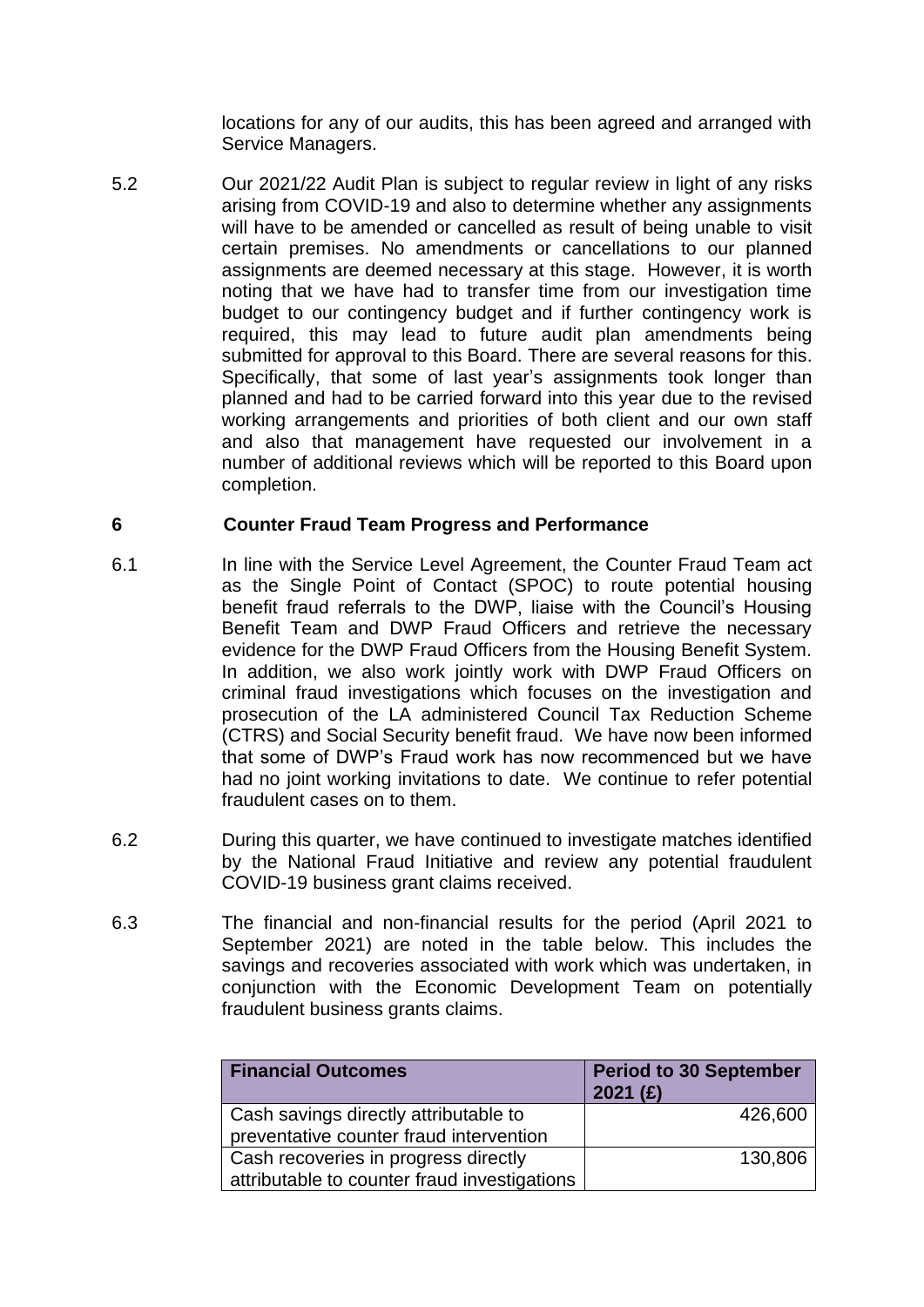| Housing Benefit savings directly            | 33,876                        |
|---------------------------------------------|-------------------------------|
| attributable to counter fraud investigation |                               |
| Notional savings identified through         | 219,228                       |
| counter fraud investigation, (e.g. housing  |                               |
| tenancy and future council tax)             |                               |
|                                             |                               |
| <b>Non-Financial Outcomes</b>               | <b>Period to 30 September</b> |
|                                             | 2021                          |
| Housing properties recovered                | າ                             |
| Housing applications amended/cancelled      |                               |
| Blue badge misuse warning letters issued    |                               |

6.4 We are currently developing a process manual documenting our inhouse process to administer the National Fraud Initiative and investigate the matches received.

# **7. Local and National Initiatives**

National Fraud Initiative

7.1 Reviews of National Fraud Initiative matches received by the Council are being co-ordinated by a Counter Fraud Officer and this work has been split between Counter Fraud and Service Staff. Due to the suspension of the DWP Joint Working, the Counter Fraud Staff have been able to progress this work quickly and to date the following results have been achieved as a result of this exercise:-

| <b>Financial Outcomes</b>                  | <b>Period to</b><br>30<br><b>September</b> |
|--------------------------------------------|--------------------------------------------|
|                                            | 2021<br>(E)                                |
| Cash recoveries in progress                | 127,648                                    |
| Notional savings identified through        | 1,157,865                                  |
| counter fraud investigation, (e.g. housing |                                            |
| tenancy and cancellation of Blue Badges)   |                                            |

The notional savings figure includes the cancellation of 206 Blue Badge Parking Permits as the holders are now deceased.

## **Scottish Local Authorities Chief Internal Auditors' Group**

- 7.2 The Local Authorities Investigation Sub-Group met in August. A presentation from representatives of the Insurance Financial Investigation Group regarding its use as a tool for evidence and investigation matching was received.
- 7.3 The Computer Audit Sub-Group also met in August and received a presentation from an ICT representative of the Scottish Environment Protection Agency on cyber security attacks.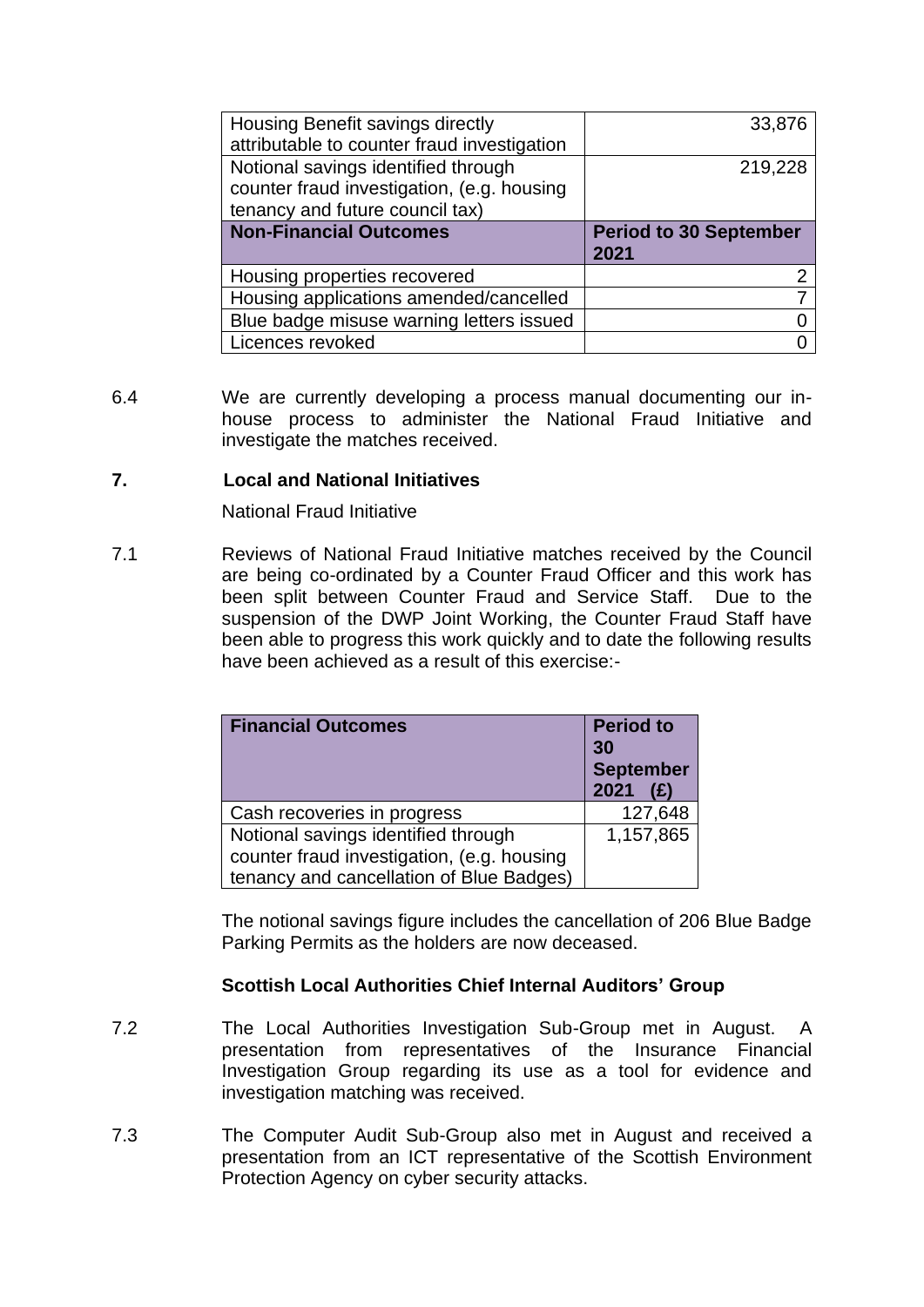## **External Quality Assessment**

- 7.4 The Public Sector Internal Audit Standards requires that an External Assessment should be undertaken on the InternaI Audit Service at least every 5 years to ensure conformance with the definition of Internal auditing and the standards, along with an evaluation of whether internal auditors comply with the code of ethics.
- 7.5 Our second assessment is scheduled to be undertaken during 2021/22 by the Chief Auditor at South Ayrshire Council and the results along with any actions will be reported to this Board

**\_\_\_\_\_\_\_\_\_\_\_\_\_\_\_\_\_\_\_\_\_\_\_\_\_\_\_\_\_\_\_\_\_\_\_\_\_\_\_\_\_\_\_\_\_\_\_\_\_\_\_\_\_\_\_\_\_**

# **Implications of the Report**

- 1. **Financial**  The Council has in place arrangements to recover the any overpayments identified from the work of the Counter Fraud Team and the National Fraud Initiative.
- 2. **HR & Organisational Development**  None
- 3. **Community Planning – Safer and Stronger -** effective internal audit is an important element of good corporate governance.
- 4. **Legal**  None
- 5. **Property/Assets**  None
- 6. **Information Technology**  None
- 7. **Equality & Human Rights** None
- 8. **Health & Safety**  None
- 9. **Procurement**  None
- 10**. Risk**  The progress and performance reported relates to the delivery of the risk-based internal audit plan and the mitigation of the risk of fraud and error.
- 11. **Privacy Impact**  None
- 12. **COSLA Implications**  None
- 13. **Climate Risk** None